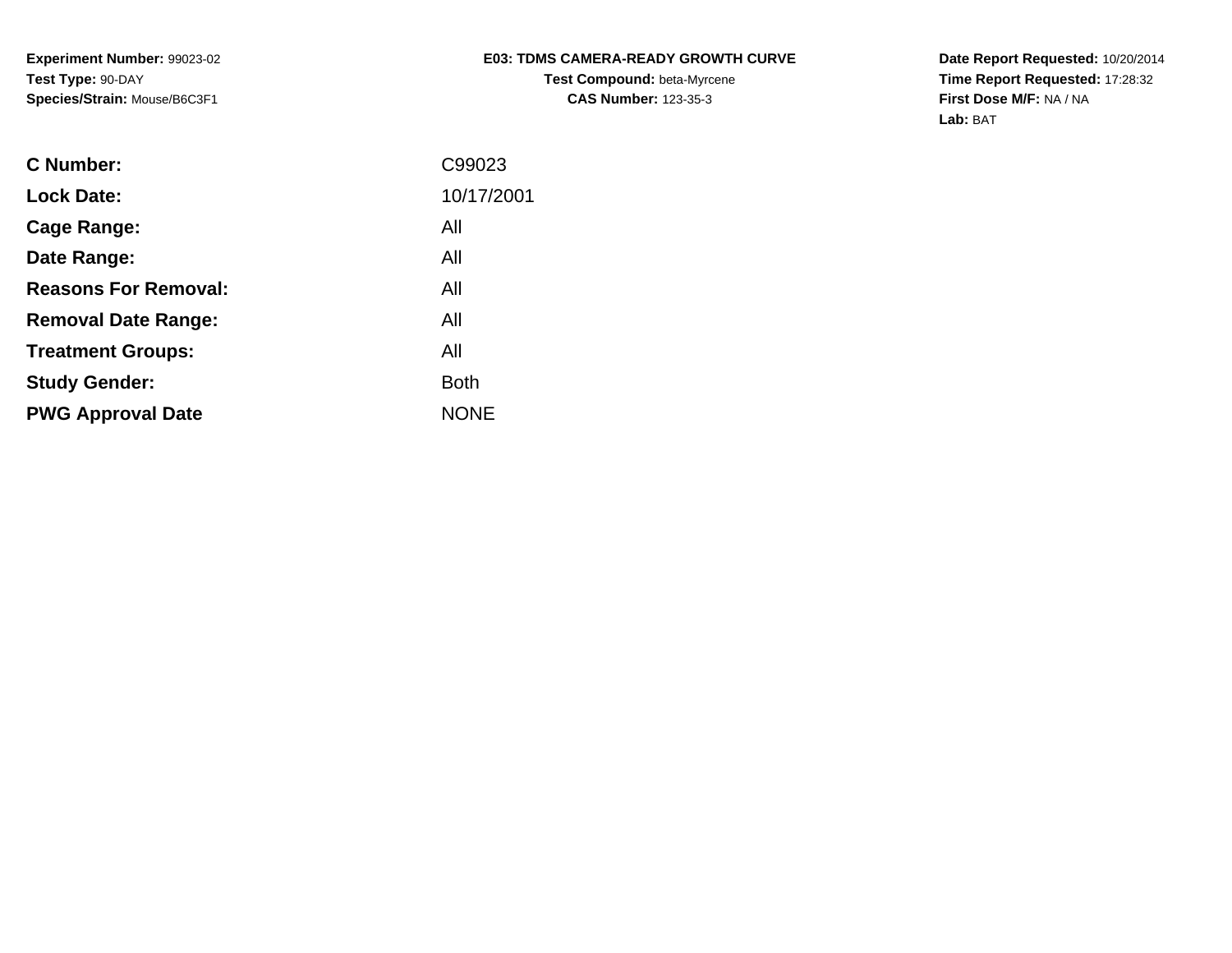#### **E03: TDMS CAMERA-READY GROWTH CURVE**

**Test Compound:** beta-Myrcene**CAS Number:** 123-35-3

**Date Report Requested:** 10/20/2014**Time Report Requested:** 17:28:32**First Dose M/F:** NA / NA**Lab:** BAT

**MALE** 

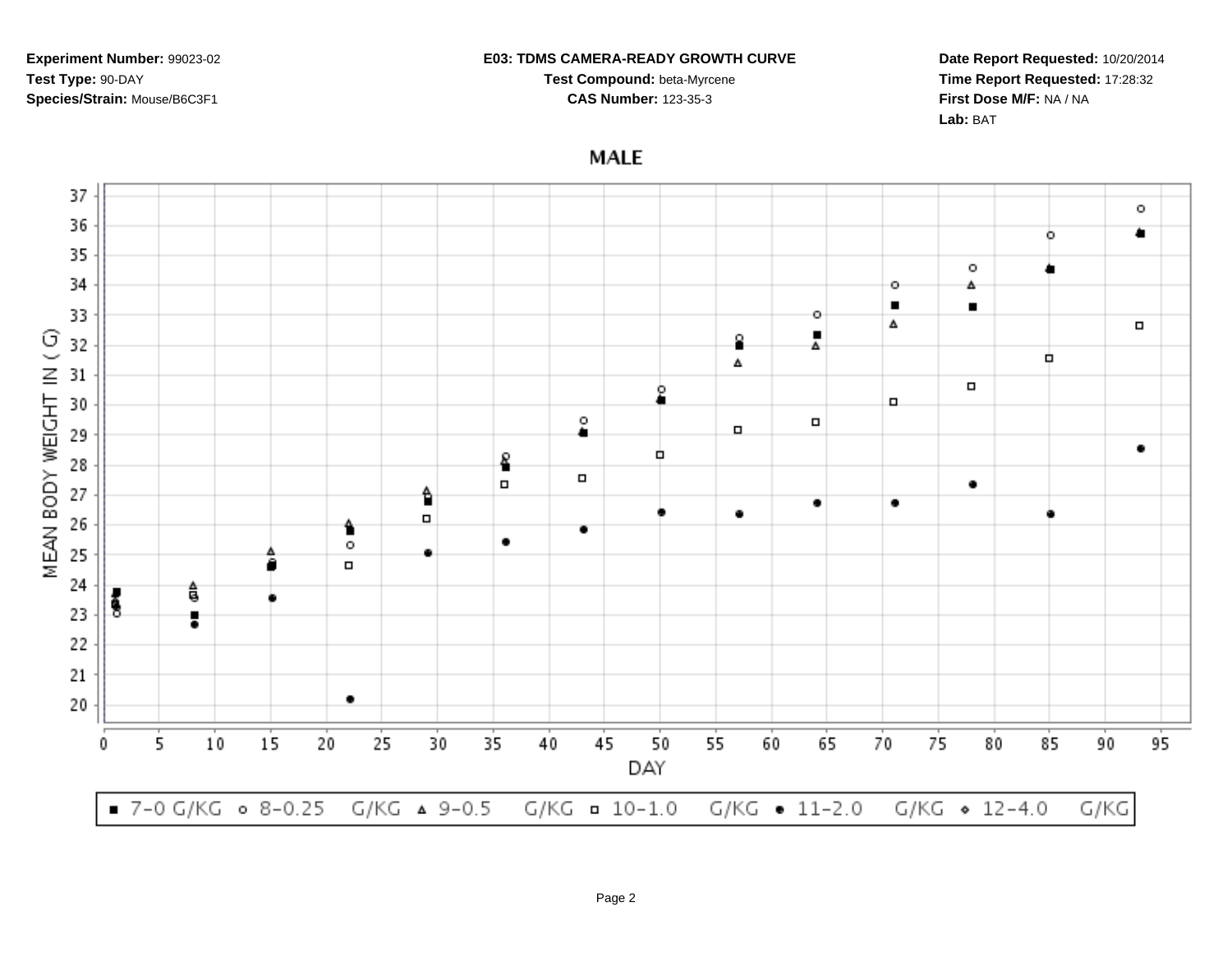## **E03: TDMS CAMERA-READY GROWTH CURVE**

**Test Compound:** beta-Myrcene**CAS Number:** 123-35-3

\*\*\*END OF MALE DATA\*\*\*

**Date Report Requested:** 10/20/2014 **Time Report Requested:** 17:28:32**First Dose M/F:** NA / NA**Lab:** BAT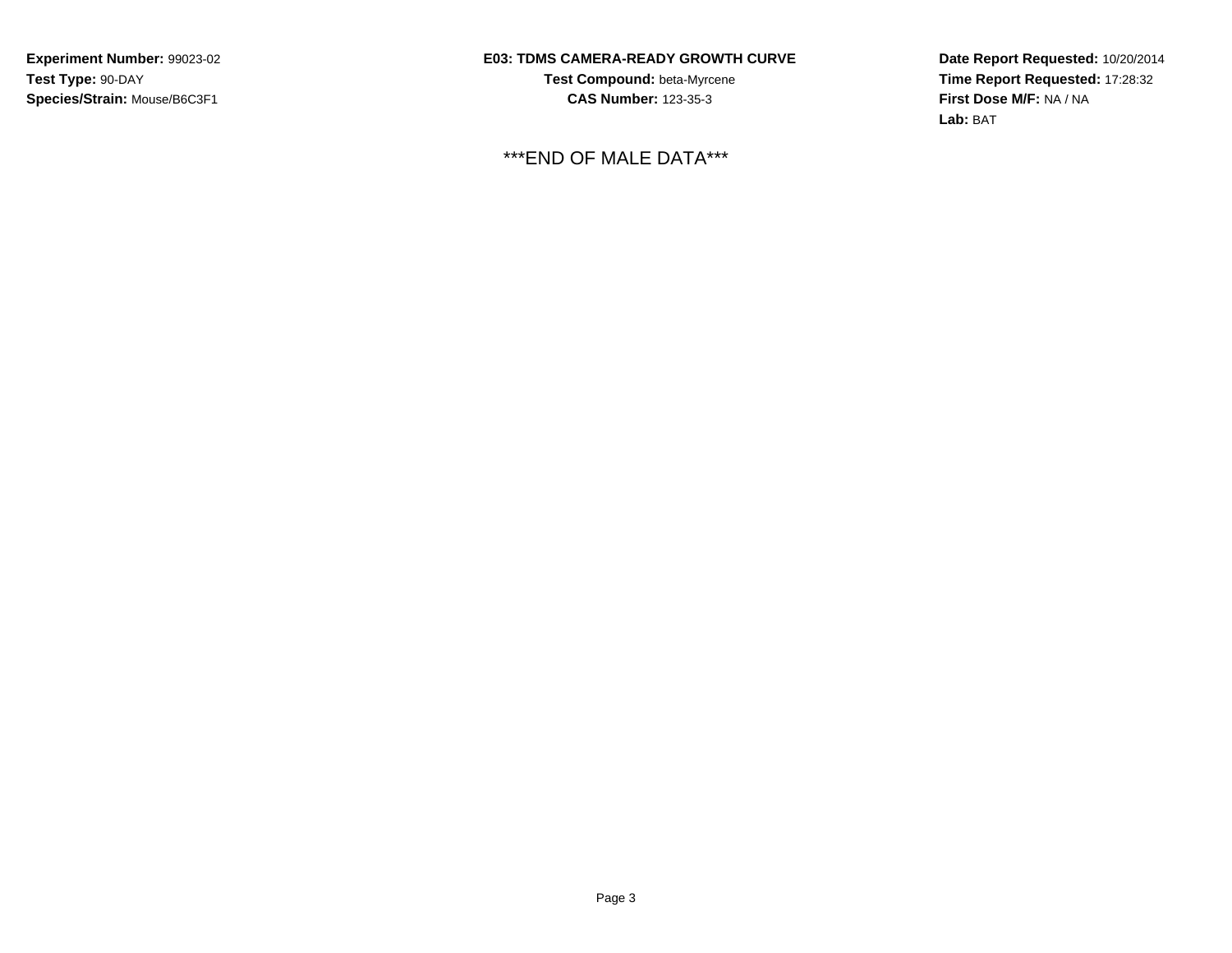#### **E03: TDMS CAMERA-READY GROWTH CURVE**

**Test Compound:** beta-Myrcene**CAS Number:** 123-35-3

**Date Report Requested:** 10/20/2014**Time Report Requested:** 17:28:32**First Dose M/F:** NA / NA**Lab:** BAT

 $\blacksquare$ 28  $\blacksquare$  $\blacksquare$ ٠ 27 đ o  $\Box$ Δ ۰ 26 ۵ Δ  $\Box$ MEAN BODY WEIGHT IN (G) 25  $\Box$  $\blacksquare$ ٠ 4  $\Box$ , ٠ Δ 24 ٠ т  $\circ$  $\blacksquare$ 흥 € Ž. 23  $\Box$  $\circ$  $\blacksquare$  $\Box$ 22 Δ  $\circ$ ≜ 21 ۰ ٠  $\circ$  $\Box$ 20 ۰ Å ٠ 19 ٠ D 會 18 ٠  $17$ 10 15 20 25 30 35 40 45 50 55 60 65 70 75 80 85 90 95 5 0 DAY  $\bullet$  1-0 G/KG  $\circ$  2-0.25 G/KG  $\land$  3-0.5  $G/KG = 4-1.0$  $G/KG - 5 - 2.0$  $G/KG \; \diamond \; 6-4.0$ G/KG

# **FEMALE**